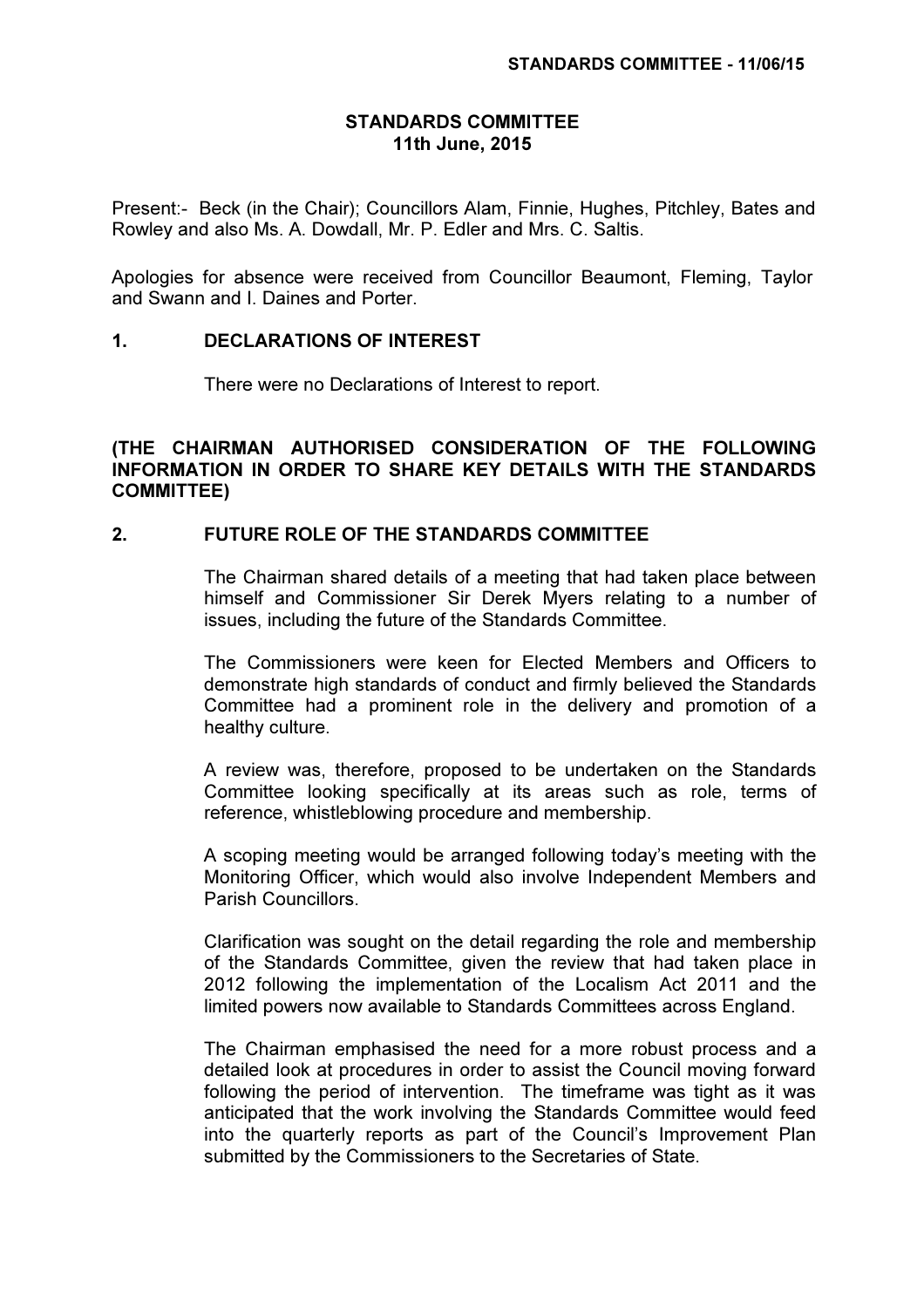The Monitoring Officer also pointed out that the Confidential Reporting Code was to be presented to the Standards Committee on an annual basis and this would be submitted for consideration at a future meeting.

The Committee were in agreement that every opportunity should be taken to look to strengthen the powers of the Standards Committee.

## 3. SENIOR OFFICERS DISCIPLINARY PANEL

 Jacqueline Collins, Monitoring Officer, drew attention to the new legislation relating to the dismissal of the Monitoring Officer, Section 151 Officer and the Chief Executive and the new arrangements which had been approved by Full Council.

The membership of the Senior Officers Disciplinary Panel would comprise the Chairman and Vice-Chairman of the Standards Committee, Leader of the Opposition and the two appointed Independent Persons.

Resolved:- That the information be noted.

### 4. MINUTES OF THE PREVIOUS MEETING HELD ON 12TH MARCH, 2015

 Resolved:- That the minutes of the previous meeting of the Standards Committee held on  $12<sup>th</sup>$  March, 2015 be approved as a correct record

## 5. MONITORING OFFICERS UPDATE ON COMPLAINTS

 Consideration was given to a report presented by Jacqueline Collins, Monitoring Officer, which provided the Committee with an update with regard to the handling of complaints of breaches of the Code of Conduct and the steps taken to consider and respond to allegations that the Code of Conduct for Elected Member had been breached. Specific cases referred to were:-

- 1. At the previous meeting of the Committee a report was submitted stating that a Parish Councillor had complained that another Parish Councillor had disclosed confidential information.
- 2. Also at the previous meeting there was a complaint that the same Parish Councillor had not treated fellow Councillors with respect.
- 3. A complaint by a voluntary organisation that a Parish Councillor had used his position to stop funding for a project.
- 4. A complaint by a Parish Councillor that another Parish Councillor had prevented him from raising a concern at a Parish Council meeting.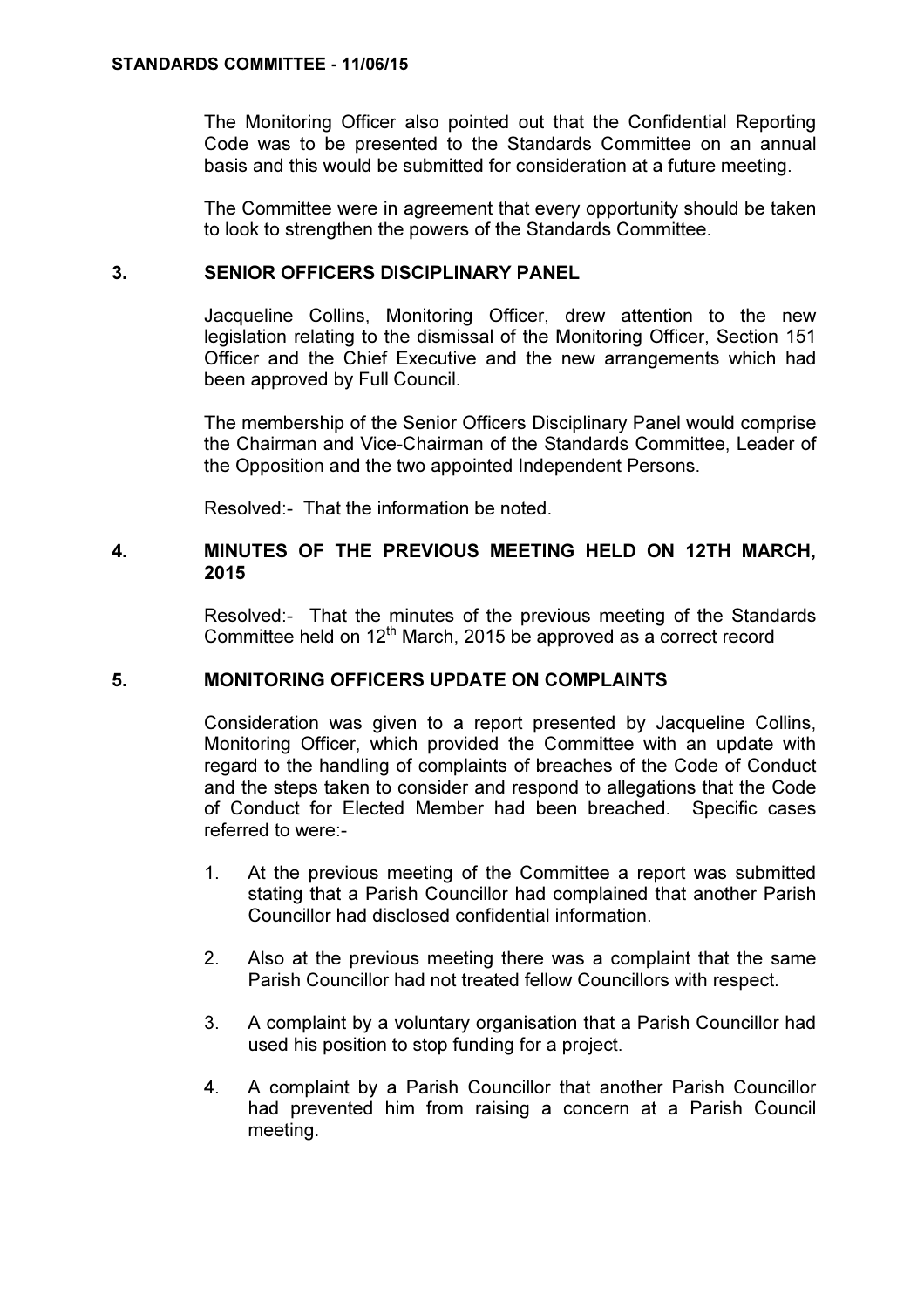- 5. A complaint by a staff member of Rotherham Metropolitan Borough Council that a Member of Rotherham Metropolitan Borough Council had made inappropriate comments.
- 6. A complaint by a member of the public that a member of Rotherham Metropolitan Borough Council had failed to respond to correspondence.
- 7. A complaint by a Parish Councillor that another Parish Councillor had called her a liar and called the Standards Committee a 'shambles and 'kangaroo court'.

The Standards Committee considered the complaints as submitted.

An investigation had now been completed in respect of complaint Nos. 1 and 2 and nominations were sought from the Standards Committee to consider the outcome.

Resolved:- (1) That the report be received and its contents noted.

(2) That the actions that have been taken to resolve the complaints be noted.

(3) That a Panel comprising Councillors Finnie and Pitchley and Parish Councillor Rowley be convened to consider the investigation relating to complaint Nos. 1 and 2 above.

## 6. UPDATE ON ANSTON PARISH COUNCIL

 Consideration was given to a report presented by Jacqueline Collins, Monitoring Officer, which provided an update about issues arising at Anston Parish Council.

Members decided to put the matter 'on hold' and review after the election and to ask Mr. Phil Beavers, Independent Person, to attend the first meeting of the newly elected Anston Parish Council and report his findings back in due course.

In terms of the present position the Parish Council Elections were uncontested and, therefore, the persons mentioned in the report were automatically re-elected. Two longstanding members of the Parish Council resigned.

Since the last meeting of the Standards Committee there have been two further complaints about Anston Parish Council members. One complaint was not considered to be a breach of the Code and the other one arose out of a previous hearing of a complaint by the Hearings and Assessment Sub-Committee.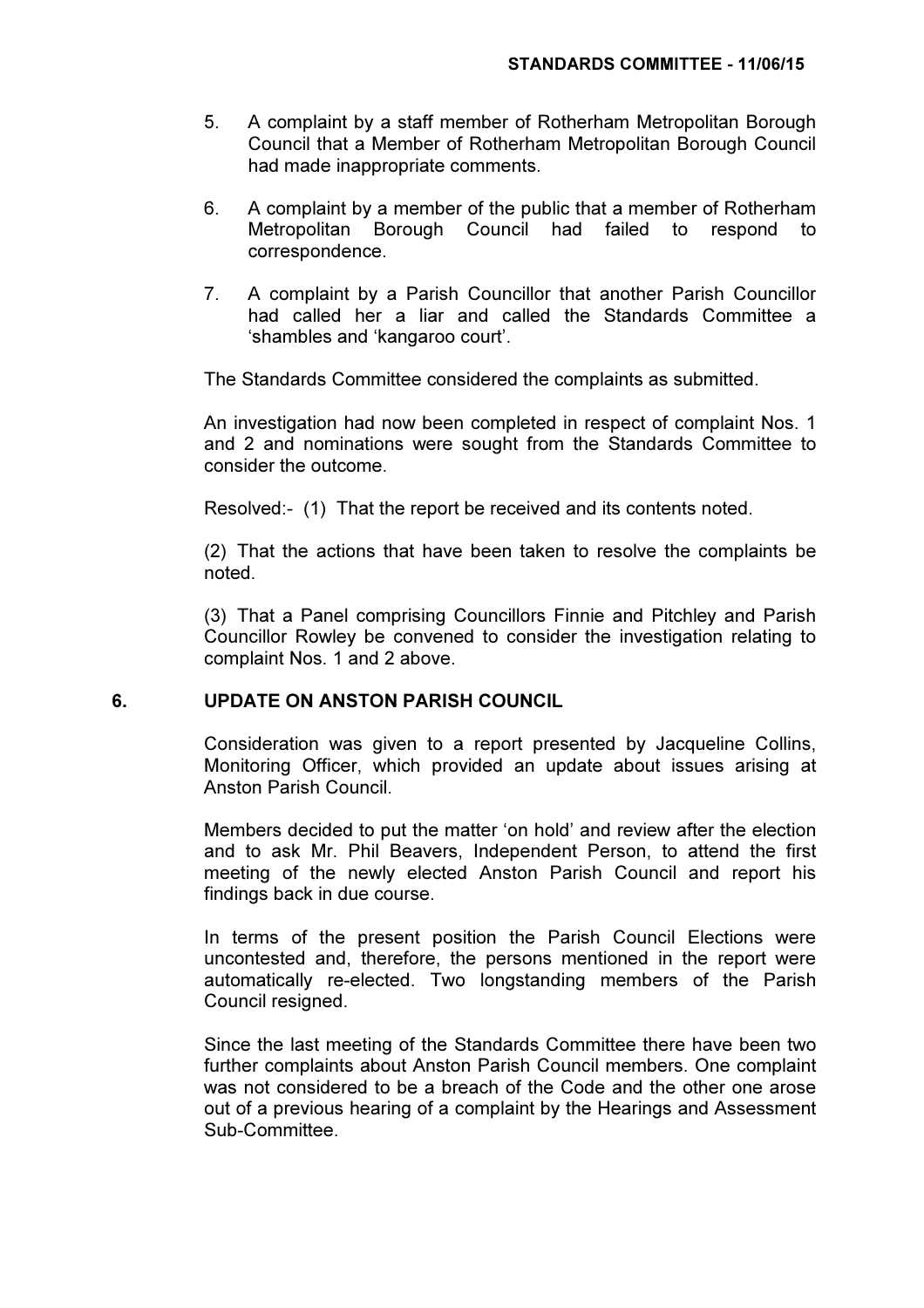The suggestion of offering dispute resolution 'intervention 'to the Parish Council which was agreed at the last meeting of the Standards Committee was put to the Parish Council meeting on 16th March, 2015. However, no decision had been minuted in this regard.

Phil Beavers, Independent Person, gave an update on his involvement with the Parish Council, which had previously been highly politically driven, but now had more independent representation.

The sanctions recommended by the Standards Committee which had been considered prior to the election had initially been taken forward with the Parish Councillor being removed from all Committees. However, since the election, the Parish Councillor concerned had become Vice-Chairman and his representations on various membership and bodies restored.

At this moment in time there was little merit in further intervention. Councillor Jepson, Independent, was now Chairman and taking matters forward. It was unclear whether the hostility that was around prior to the election was still evident. Assistance would, therefore, be offered to the Monitoring Officer should there be any further cause for concern.

Councillor Hughes, Vice-Chairman, provided a further update and explained about his historical involvement with Anston Parish Council previously. He pointed out that residents in the area were paying the highest precept charges and may wish to consider looking at a community governance review to consider whether a Parish Council was warranted.

The Committee again raised the issue of what powers and sanctions they had been afforded arising from the Localism Bill 2011, but hoped that the change in membership of the Parish Council would now allow them to concentrate on matters in the community.

Resolved:- (1) That Mr. Phil Beavers, Independent Person, be thanked for the tremendous amount of work and effort he had put into Anston Parish Council.

(2) That no further action in respect of Anston Parish Council be undertaken at present, but the matter be kept under review.

## 7. REPORT OF A PROSECUTION UNDER THE LOCALISM ACT 2011

 Consideration was given to a report presented by Jacqueline Collins, Monitoring Officer, which detailed a recent conviction of a Councillor under the provisions of the Localism Act 2011 for an offence relating to a failure to declare a pecuniary interest.

The Councillor received a six month conditional discharge and was ordered to pay £930 costs.